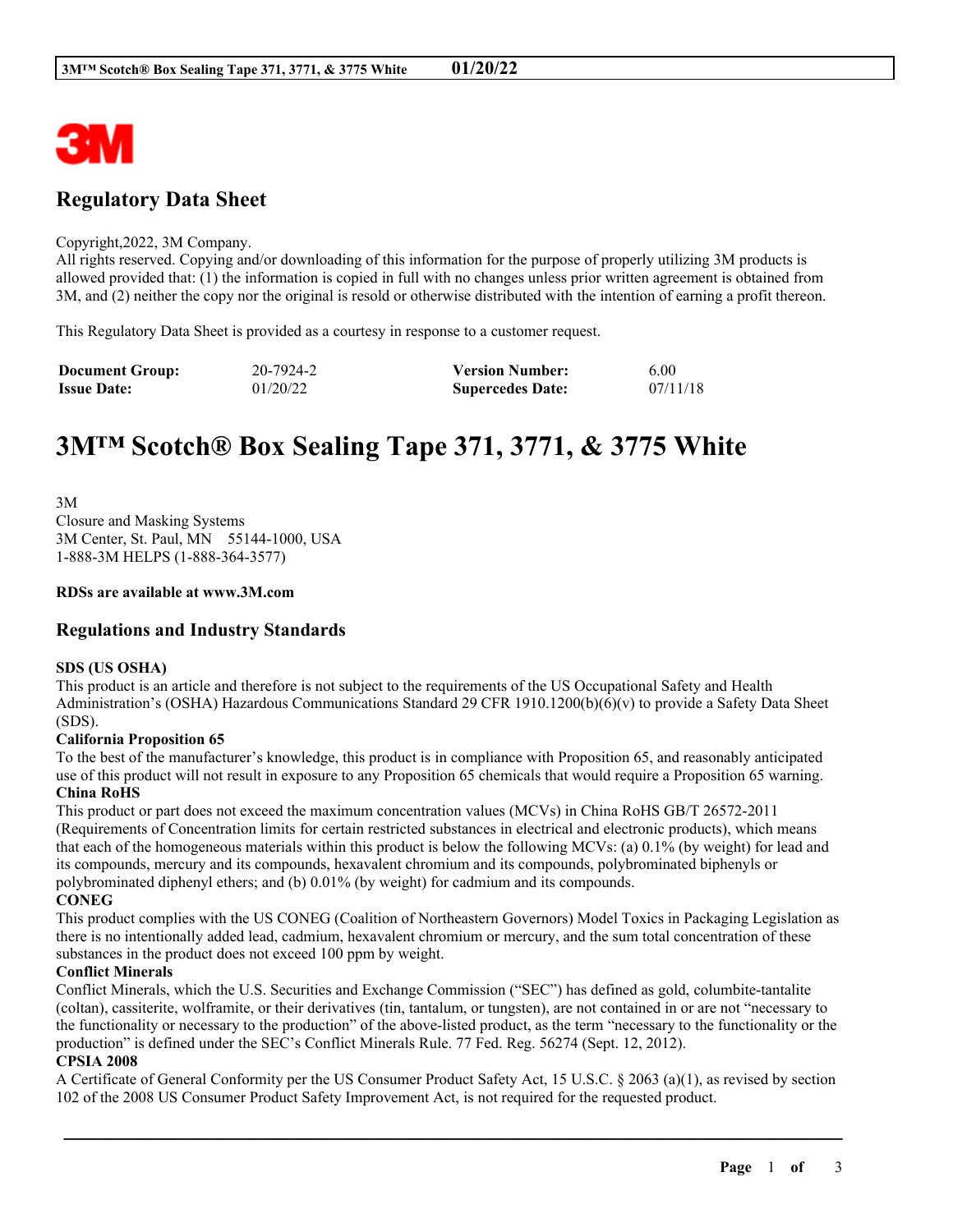### **EU REACH**

This product is an article, without intended release of a chemical substance, under the Regulation No 1907/2006 of the European Parliament and the Council concerning the Registration, Evaluation, Authorisation and Restriction of Chemicals (REACH) (refer to REACH, Article 3(3)). It is not a chemical preparation. Therefore, it is not subject to the (pre)-registration or the registration process. It does not require a safety data sheet.

#### **EU REACH**

This product, including any article that the product is composed of, does not contain at greater than 0.1% by weight a Substance of Very High Concern (SVHC) substance identified according to Article 59 of REACH. This declaration reflects the substances on the candidate SVHC list, effective January 2022.

#### **EU RoHS**

This product does not exceed the maximum concentration values (MCVs) set under EU Directive 2011/65/EU (RoHS recast/RoHS 2), as stated in Annex II to that directive. This means that each of the homogenous materials within this product does not exceed the following MCVs: (a) 0.1% (by weight) for lead, mercury, hexavalent chromium, polybrominated biphenyls or polybrominated diphenyl ethers; and (b) 0.01% (by weight) for cadmium.

#### **EU RoHS Phthalates**

This product does not exceed the maximum concentration values (MCVs) for phthalates set under EU Directive 2011/65/EU (RoHS recast/RoHS 2), as amended by EU 2015/863, which applies to finished EEE after July 22, 2019 for Category 1-7, 10- 11 products and after July 22, 2021 for Category 8 and 9 products. This means that each of the homogeneous materials within this product does not exceed the MCV of 0.1% (by weight) for each of the following phthalates: DEHP, BBP, DBP, and DIBP.

#### **Fluorinated Greenhouse Gas**

A Fluorinated Greenhouse Gas (or F-Gas) listed under Annex I and II of Regulation (EU) No 517/2014 of the European Parliament and of the Council of 16 April 2014 is not intentionally added to the product.

#### **Sustainability Advantage: Recycled content**

This product does not contain recycled content.

# **Chemicals and/or Compounds of Interest**

**Alkylphenol (AP)** : Not intentionally added. **Alkylphenolethoxylates (APE)** : Not intentionally added. **Antimony and (Sb) Compounds** : Not intentionally added. **Arsenic and (As) Compounds** : Not intentionally added. **Asbestos** : Not intentionally added. **Azocolorants and Azodyes** : Not intentionally added. **Beryllium and (Be) Compounds** : Not intentionally added. **Bismuth and (Bi) Compounds** : Not intentionally added. **Bisphenol A (BPA) (CAS 80-05-7)** : Not intentionally added. **Butyl Benzyl Phthalate (BBP) (CAS 85-68-7)** : Not intentionally added. **Cadmium and (Cd) Compounds** : Not intentionally added. **Chlorinated Paraffins, Short Chain** : Not intentionally added. **Crystalline Silica** : Not intentionally added. **Decabromodiphenyl Ether (Deca-BDE) (CAS 1163-19-5)** : Not intentionally added. **Di(2-Ethylhexyl) Phthalate (DEHP) (CAS 117-81-7)** : Not intentionally added. **Dibutyl Phthalate (DBP) (CAS 84-74-2)** : Not intentionally added. **Dibutyl Tin Compounds** : Not intentionally added. **Diisodecyl Phthalate (DIDP)** : Not intentionally added. **Diisononyl Phthalate (DINP)** : Not intentionally added. **Di-n-Octyl Phthalate (DNOP) (CAS 117-84-0)** : Not intentionally added. **Dioxins and Furans** : Not intentionally added. **Flame Retardants (not PBB or PBDE)** : Not intentionally added. **Formaldehyde (CAS 50-00-0)** : Not intentionally added. **Genetically Modified Organisms (GMOs)** : Not intentionally added. **Halogenated Compounds** : Bromine, chlorine, fluorine, iodine or chemical compounds containing them are not intentionally added. **Hexavalent Chromium and (Cr+6) Compounds** : Not intentionally added.

\_\_\_\_\_\_\_\_\_\_\_\_\_\_\_\_\_\_\_\_\_\_\_\_\_\_\_\_\_\_\_\_\_\_\_\_\_\_\_\_\_\_\_\_\_\_\_\_\_\_\_\_\_\_\_\_\_\_\_\_\_\_\_\_\_\_\_\_\_\_\_\_\_\_\_\_\_\_\_\_\_\_\_\_\_\_\_\_\_\_